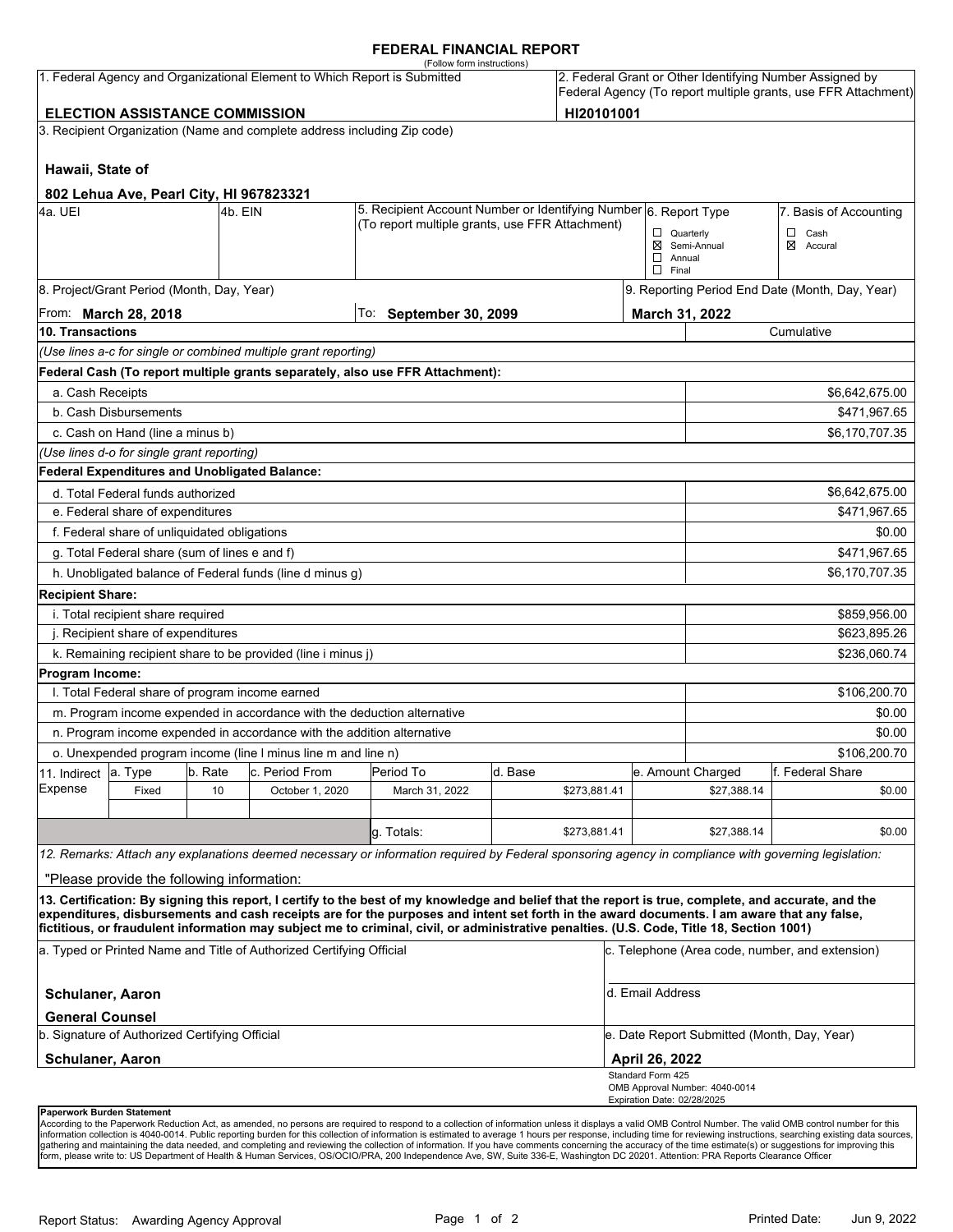|                                  | <b>FEDERAL FINANCIAL REPORT</b><br>(Additional Page)                                                                                                                                                                                                                                                                     |
|----------------------------------|--------------------------------------------------------------------------------------------------------------------------------------------------------------------------------------------------------------------------------------------------------------------------------------------------------------------------|
| Federal Agency & Organization    | : ELECTION ASSISTANCE COMMISSION                                                                                                                                                                                                                                                                                         |
| Federal Grant ID                 | HI20101001                                                                                                                                                                                                                                                                                                               |
| Recipient Organization           | Hawaii, State of                                                                                                                                                                                                                                                                                                         |
|                                  | 802 Lehua Ave, Pearl City, HI 967823321                                                                                                                                                                                                                                                                                  |
| UEI                              |                                                                                                                                                                                                                                                                                                                          |
| UEI Status when Certified        |                                                                                                                                                                                                                                                                                                                          |
| EIN                              |                                                                                                                                                                                                                                                                                                                          |
| <b>Reporting Period End Date</b> | March 31, 2022                                                                                                                                                                                                                                                                                                           |
| Status                           | Awarding Agency Approval                                                                                                                                                                                                                                                                                                 |
| Remarks                          | "Please provide the following information:                                                                                                                                                                                                                                                                               |
|                                  | State interest earned (current fiscal year): \$0<br>State interest expended (current fiscal year): \$0<br>Program income earned (current fiscal year): \$0<br>Program income earned breakdown (current fiscal year): \$0 Source: e.g. Sale of<br>registration list<br>Program income expended (current fiscal year): \$0 |

Reviewer Name Phone # Email Review Date Review Comments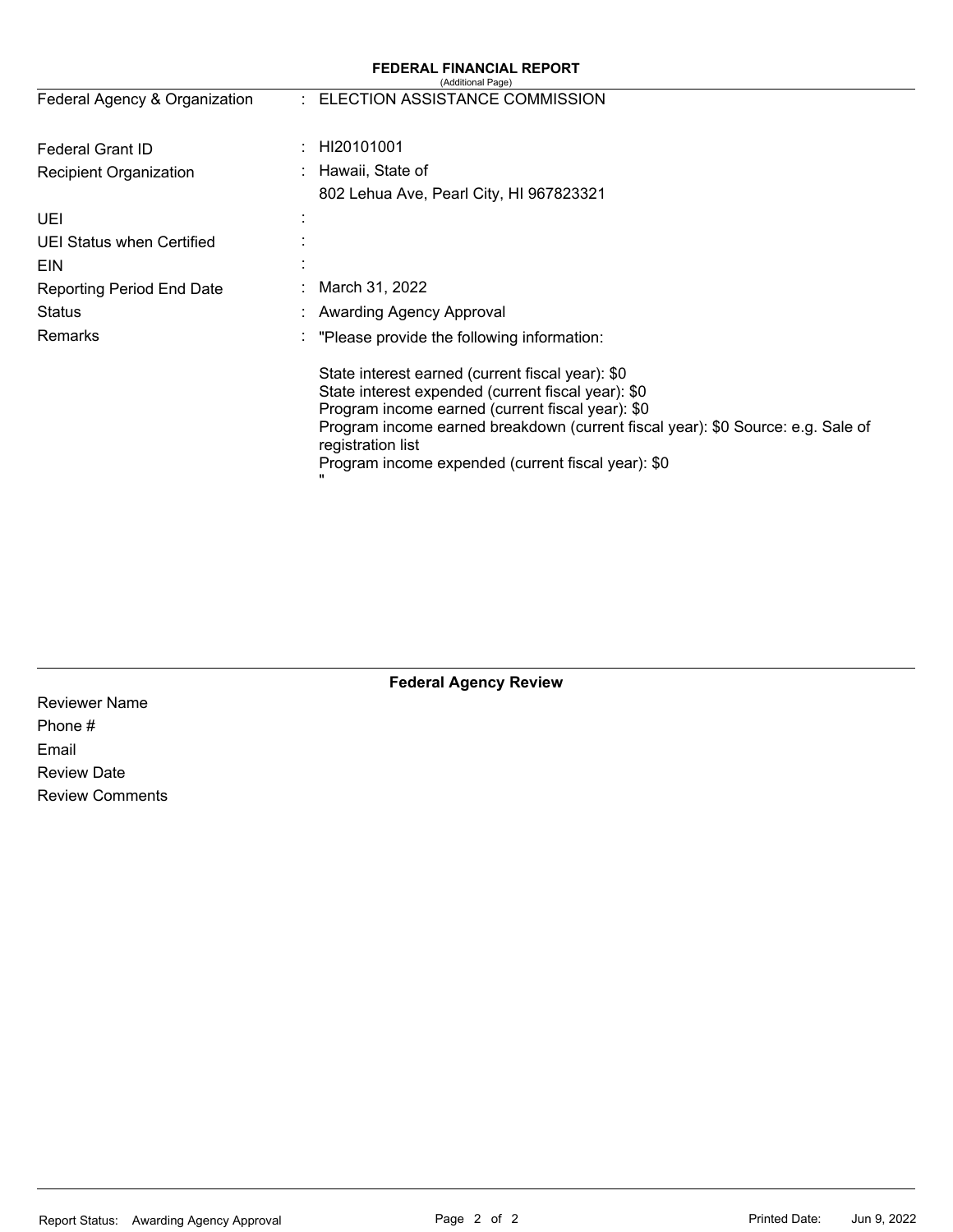# ZUZ I-ZUZZ EAU Progress Report

l

|  |  |  | and the contract of the con- |  |
|--|--|--|------------------------------|--|
|  |  |  |                              |  |
|  |  |  |                              |  |

## 3. EAC Progress Report

#### **1. State or Territory:**

Hawaii

#### **2. Grant Number:**

Hl20101001-01

#### **3. Report:**

Semi-Annual (Oct 1 - March 31)

#### **4. Grant:**

Election Security

#### **5. Reporting Period Start Date**

10/01/2021

#### **6. Reporting Period End Date**

03/31/2022

l

## 4. Progress and Narrative

**7. Describe in detail what happened during this reporting period and explain how you implemented the approved grant activities in accordance with your State Plan/Program Narrative.** *(Note: Your activities should align with your Grant Cost Categories Table.)* 

Election officials worked with the statewide voter registration system vendor and our Office of Enterprise Technology Services that hosts the statewide

voter registration system in the Hawaii State Government Private Cloud to continue to support the statewide voter registration system during this reporting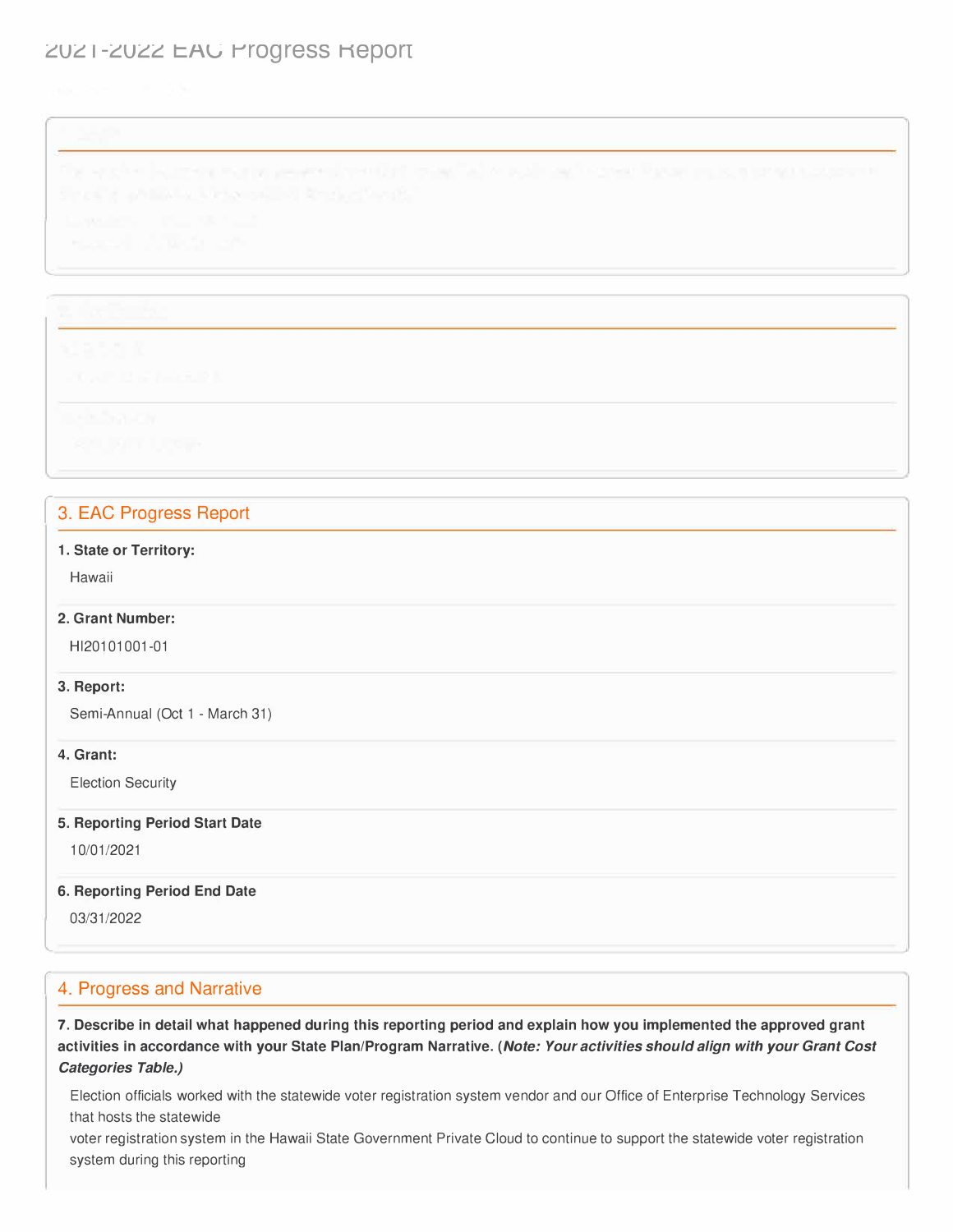period. Matters primarily focused on the maintenance of the GIS addressing locator used by the statewide voter registration system, along with upgrades to the system for security purposes. As it relates to voter education/communications, we had marketing expenditures related to the direction, design, and production of voter registration materials, such as the Voter Registration Application and the Absentee Ballot Application. As a point of clarification, the Absentee Ballot serves not only to request an absentee ballot but also to update a voter's registration. Additionally, we had marketing expenditures related to the direction, design, and production of voter education resources, such as a vote-by-mail brochure and a vote-by-mail video to explain the process.

**8. Describe any significant changes to your program during the project, including changes to your original State Plan/Program Narrative or favorable developments that improved program efficiency and/or service delivery.** 

N/A

#### **9. Issues Encountered:**

**Describe all major issues that arose during the implementation of the project and the reasons why established goals were not met, if applicable. Address each issue separately and describe whether and how the issues were resolved. Also, briefly discuss the implications of any unresolved issues or concerns.** 

N/A

**10. Provide a description of any training conducted, including security training.**

#### N/A

**11. Subgrants:**

**Did your office provide subawards to local jurisdictions during this reporting period?** 

No

**12. Match:**

**Describe how you are meeting or have met the matching requirement.** 

The State is applying its 10% indirect cost rate on its modified total direct costs toward the match.

**13. Report on the number and type of articles of voting equipment obtained with the funds. Include the amount expended on the expenditure table.** 

N/A

l

## 5. Expenditures

# **14. Current Period Amount Expended and Unliquidated Obligations**

# **GRANT COST CATEGORIES- FEDERAL**

Voter Registration Systems: : \$163356 Voter Education/Communications:: \$16047

Total : \$179403

**Comments:** 

# **15. GRANT COST CATEGORIES- MATCH**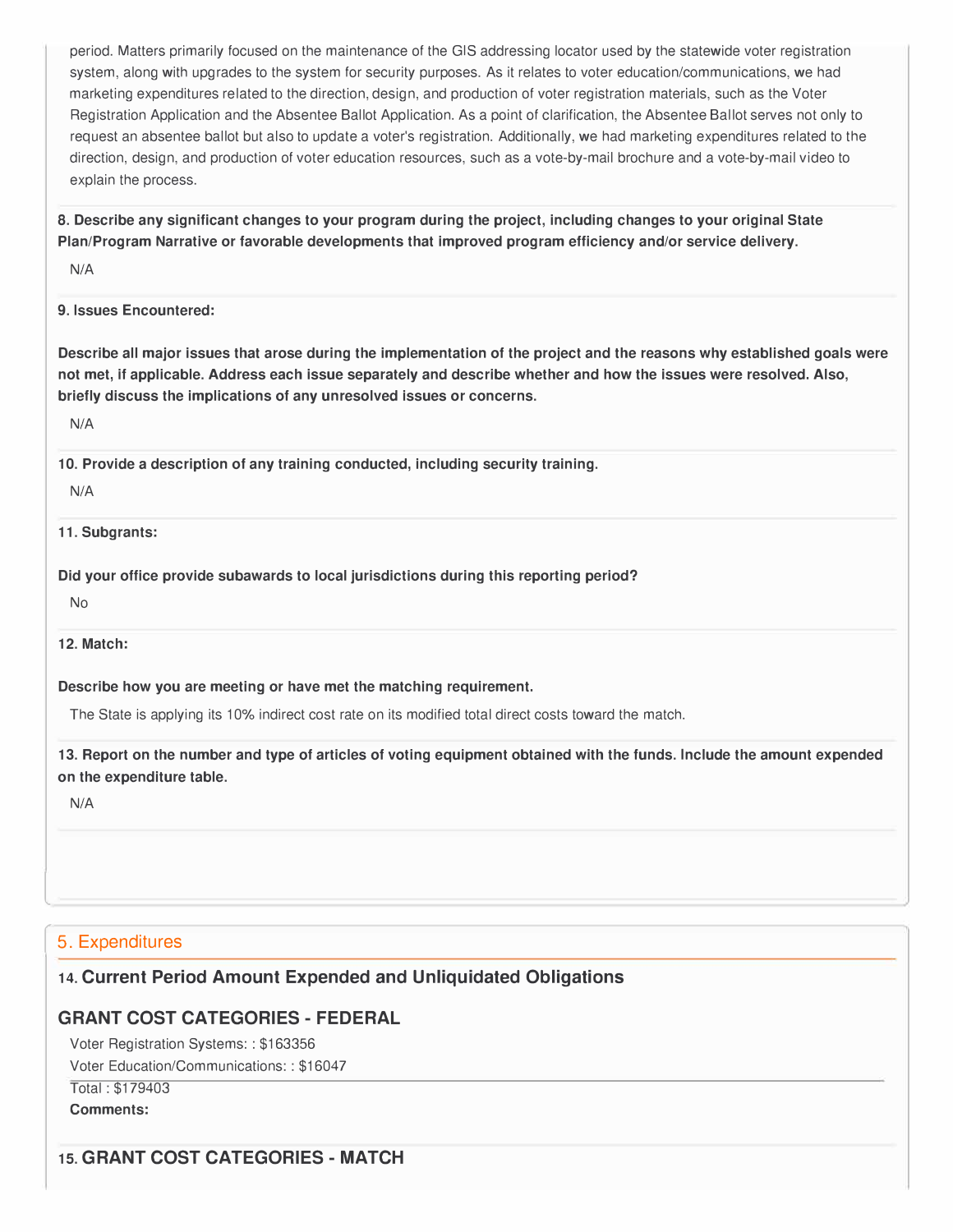# Total : \$17940

**Comments:** 

## 17. Expenditures

#### **16. Confirm Total Grant Expenditure Amounts**

Federal : \$179403 Match : \$17940

Total: \$197343

**0MB CONTROL NUMBER: 3265-0020** 

### 8. Certification

**Name and Contact of the authorized certifying official of the recipient.** 

**First Name** 

Aaron

**Last Name** 

**Schulaner** 

**Title** 

General Counsel

**Phone Number** 

**Email Address** 

**17. Add another contact to send a copy of submission confirmation and edit link?**

**Signature of Certifying Official:** 

# aaron H Schulaver

Signature of: Aaron H. Schulaner